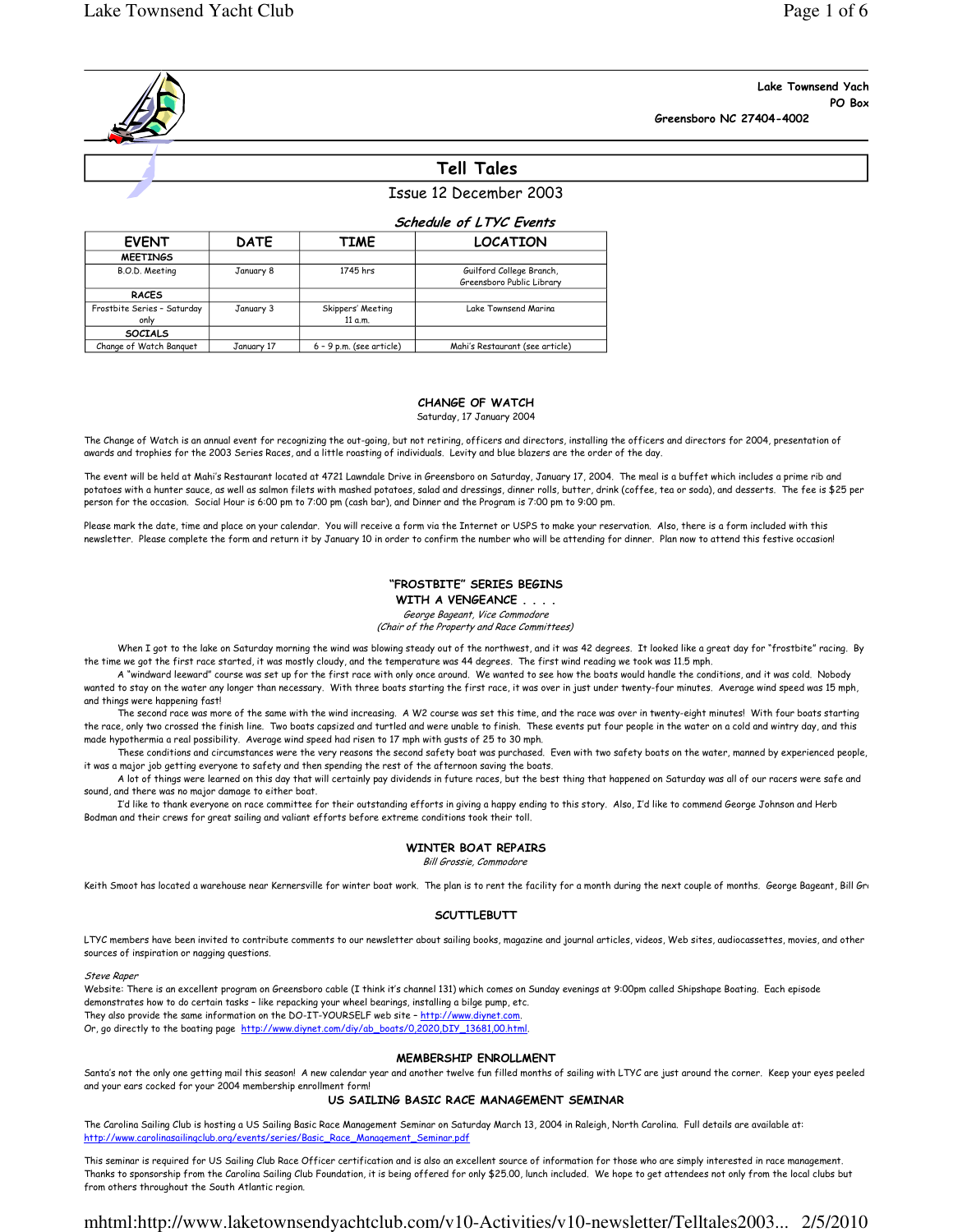## Lake Townsend Yacht Club Page 2 of 6

**Thanks** 

Eric Rasmussen - Director of Race Operations, Carolina Sailing Club (of North Carolina)

# **FOR SALE ADS**

#### **14 foot O'Day Javelin**

1977 Model with trailer. Boat, trailer and sails in excellent condition. Rigged with Wisker Pole. Trailer has new tires and spare (Plus Bearing Buddies). This is a very stable day sailor and will make a good starter boat for someone. \$1,500.00 **FIRM** 

Call Bill Snider at 336/349-6755.

**Boat Trailer**

WESCO boat trailer for sale. Not galvanized. Tilt bed. Suitable for a small boat such as a Sunfish or Laser type of boat, or any boat approximately 14 feet long. Price: \$50

Jere Woltz 530 Woodland Drive Greensboro, NC 27408 Tel. & FAX: 336-275-9276

**Neoprene Knee Pads for sailing** Brand: Musto Model: 187 Color: black

Condition: new Price: \$ 40

Contact fonovichp@yahoo.com

for pictures and product features. Patricia & Nicolas Granucci.

**Foul Weather Gear**<br>Brand: Douglas Hill Size: Medium<br>Condition: used, all seams with original seal Color: green and white Price: \$90

Contact fonovichp@yahoo.com

for pictures and product features. Patricia & Nicolas Granucci.

**Compass** 

Brand: Danforth / Color: white and light blue Model: High Speed Constellation C401WB Condition: new, no use Price: \$ 200

Contact fonovichp@yahoo for pictures/product features. Posted by Patricia & Nicolas Grannucci.

**16' Mistral & Trailer<br>North Sails, Swing keel & rudder, Compass.<br>Easy to Sail \$1,500.00** 

Call: Dave Varsik 336-712-9668

**71/2 HP outboard**<br>Long shaft, running good but will need tune up.<br>Asking \$100.

Contact: Rudy Cordon 336 540-8848

**American 14.6 Sailboat**

Fiberglass construction with anodized spars, Harkin blocks, fiberglass-weighted centerboard, kick up rudder, and Dacron sails, and galvanized trailer with mast stanchion can seat four adults. \$1000.00

View it: sailingsource.com/americansail/default.htm

Call Randee Drake, 336 586-0181 / email kb4qqj@mindspring.com

| Lake Townsend Yacht Club Help Lines |                            |  |  |  |
|-------------------------------------|----------------------------|--|--|--|
| Commodore:                          | <b>Bill Grossie</b>        |  |  |  |
|                                     | 336 643-1730 R             |  |  |  |
|                                     | wgrossie@infionline.net    |  |  |  |
| Races/Property:                     | <b>George Bageant</b>      |  |  |  |
| (Vice Commodore)                    | 336 629-2750 R             |  |  |  |
|                                     | 336 626-1966 B             |  |  |  |
|                                     | gbageant@hotmail.com       |  |  |  |
| <b>Sailing Classes:</b>             | <b>Alison Childress</b>    |  |  |  |
| (Rear Commodore)                    | 336 540-0885 R             |  |  |  |
|                                     | childress@ctwo.net         |  |  |  |
| Cruising:                           | <b>Hugh McLawhorn</b>      |  |  |  |
|                                     | 336 627-0056 R             |  |  |  |
|                                     | footinpa@hotmail.com       |  |  |  |
|                                     | kmmclawhorn@netscape.net   |  |  |  |
| Membership:                         | John Hemphill              |  |  |  |
|                                     | 336 632-0864 R             |  |  |  |
|                                     | hemphillj@gborocollege.edu |  |  |  |
| <b>Publicity/History:</b>           | <b>David Young</b>         |  |  |  |
| (Secretary)                         | 336 545-1655 R             |  |  |  |

mhtml:http://www.laketownsendyachtclub.com/v10-Activities/v10-newsletter/Telltales2003... 2/5/2010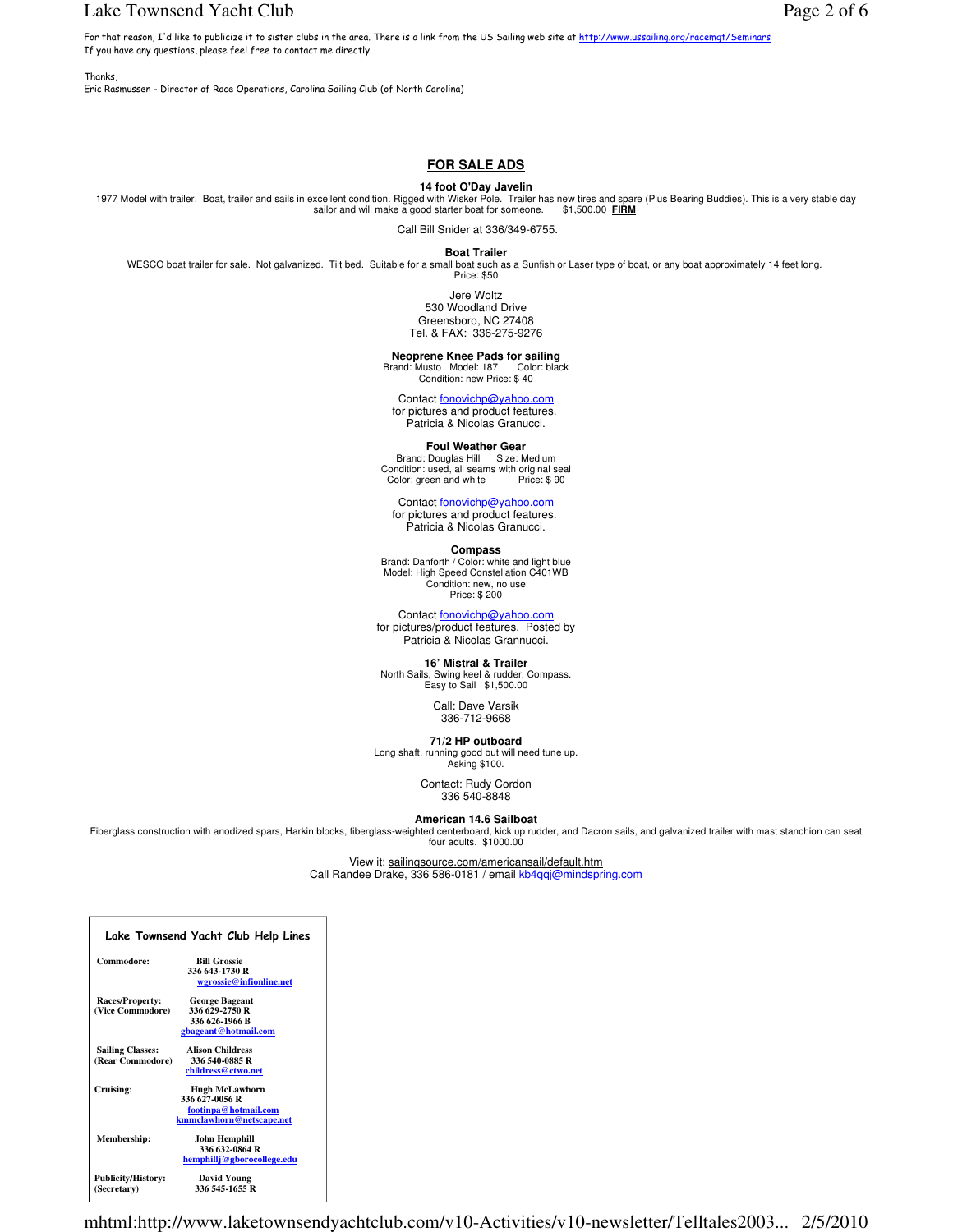# Lake Townsend Yacht Club Page 3 of 6

|                              | sandyleo@aol.com         |
|------------------------------|--------------------------|
| <b>Finance:</b>              | <b>Esther Khoury</b>     |
| (Treasurer)                  | 336 379-0310 R           |
|                              | estherkhoury@hotmail.com |
| <b>Junior Sailing:</b>       | Ray Barker               |
|                              | 336 282-6566 R           |
|                              | rbarker56@vahoo.com      |
| Mayor's Cup Regatta:         | Ella Wren                |
|                              | 336 333-9420 R           |
|                              | ewren@triad.rr.com       |
| <b>Newsletter/Directory:</b> | Pamela Reynolds          |
|                              | 336 856-2908 R           |
|                              | pfcr4201@aol.com         |
| Nominating:                  | John Goodman             |
| (2002 Commodore)             | 336 605-9255 R           |
|                              | deacon76@bellsouth.net   |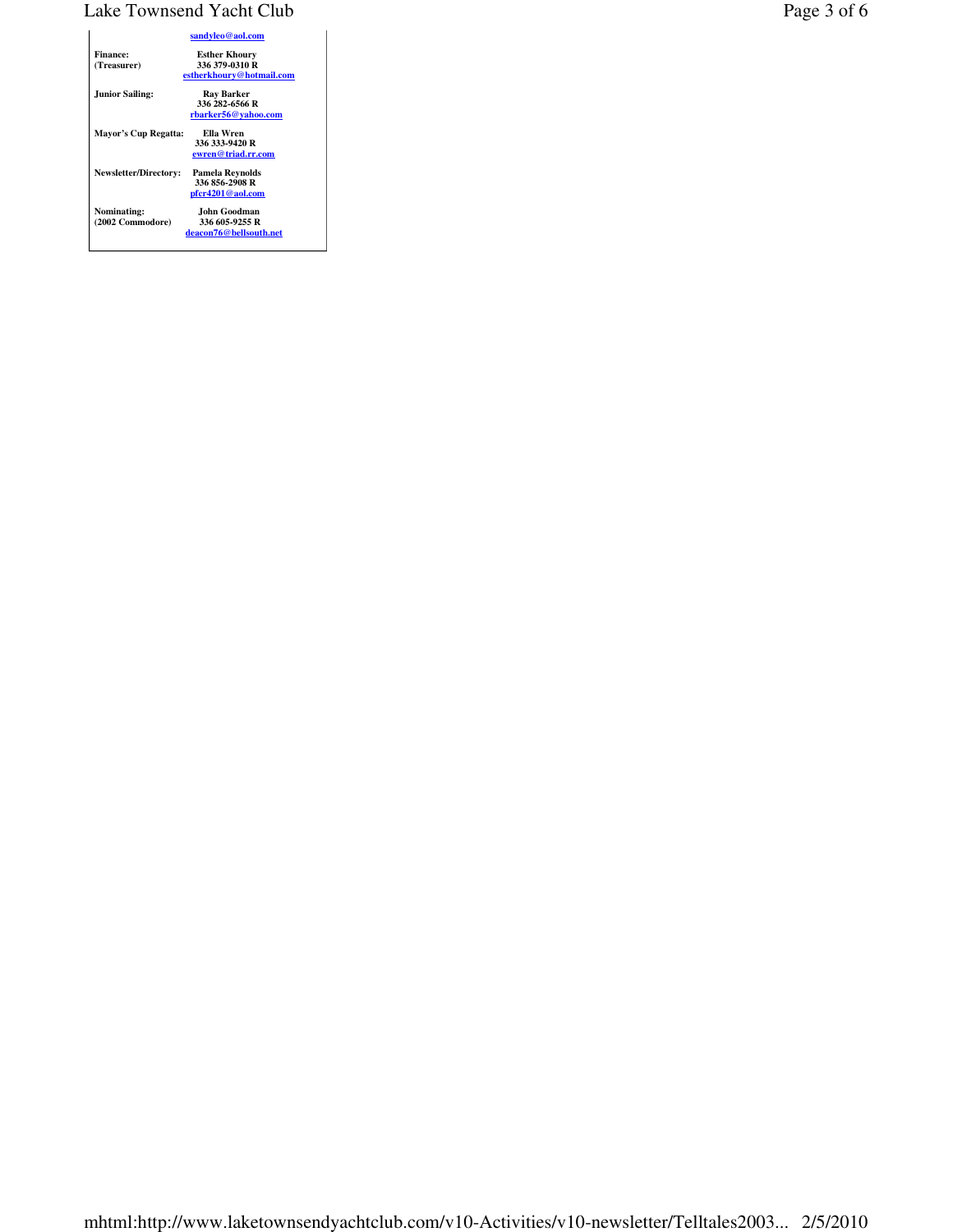# Lake Townsend Yacht Club Page 4 of 6

### Call People. Go Sailing

In an effort to involve more sailors in the Club's Sailing Events and Racing Programs, this "Available to Crew" list is published in each newsletter. The people listed have taken our Learn to Sail class or have other previous sailing experience and are looking to get more time on the water. So, if you have a boat and would like to participate in the Summer or Frostbite Race Series, why don't you call one of these folks for your crew? Or, if you need a cruising partner on your boat or would like to team with someone on one of the city sailboats, contact someone on this list. If you'd like to add your name to the list, contact David Young at 545-1655 or sandyleo@aol.com.

| Available To Crew         |              |                   |                           |                               |
|---------------------------|--------------|-------------------|---------------------------|-------------------------------|
| Name                      | Home Phone   | Work Phone        | E-mail                    |                               |
| Bill Byrd                 | 336-635-1926 |                   |                           |                               |
| Chip Cromartie            | 336-601-0464 | 336-274-3559      | cromartie@triad.rr.com    |                               |
| Randy Crum                | 336-375-6465 | 336-335-6724      | rbc@triad.rr.com          |                               |
| Luis Franco               | 919-402-9047 | 919-681-9925      | luis.franco@duke.edu      |                               |
| Geoffrey Gregg            | 336-643-8258 | 336-253-7071      | tartanone@triad.rr.com    |                               |
| Bob Wagner & Marie Hopper | 336-375-3861 |                   | hopperme@earthlink.net    |                               |
| Lewis Johnson             | 336-656-4971 | 336-334-3448      | ljohnson12@triad.rr.com   |                               |
| Ches Kennedy              | 336-545-9697 | 336-272-9388      | ches@okclothes.com        |                               |
| Joan Kramer               | 336-272-6183 |                   | jhkramer@hotmail.com      |                               |
| Paul/Jean Leslie          | 336-668-2874 | 336-272-7102 x276 |                           | lesliep@gborocollege.edu      |
| Christopher Marriott      | 336-540-9055 | 336-323-0092      |                           | cmarriot@joyceengineering.com |
| Jeff McClintock           | 336-323-0714 | 336-375-0234      |                           | jmcclintock@bonset.com        |
| Lawrence Miller           | 919-460-4683 | 919-606-0857      | $tanzer16@$ aol.com       |                               |
| Debbie Nokovich           | 336-286-5320 | 336-727-5022      |                           | dnokovic@tycoelectronics.com  |
| Ralph Nuckols             | 336-282-3269 | 434-797-6354      | nuckolsrm@corning.com     |                               |
| Pamela Reynolds           | 336-856-2908 | 336-832-7484      | $pfcr4201@$ aol.com       |                               |
| Derek Robinson            | 336-584-7281 | 336-227-6211      |                           | globalmarketing@attglobal.net |
| Jeff Taylor               | 336-674-3887 | 336-9544364       | kindredsouls@pipeline.com |                               |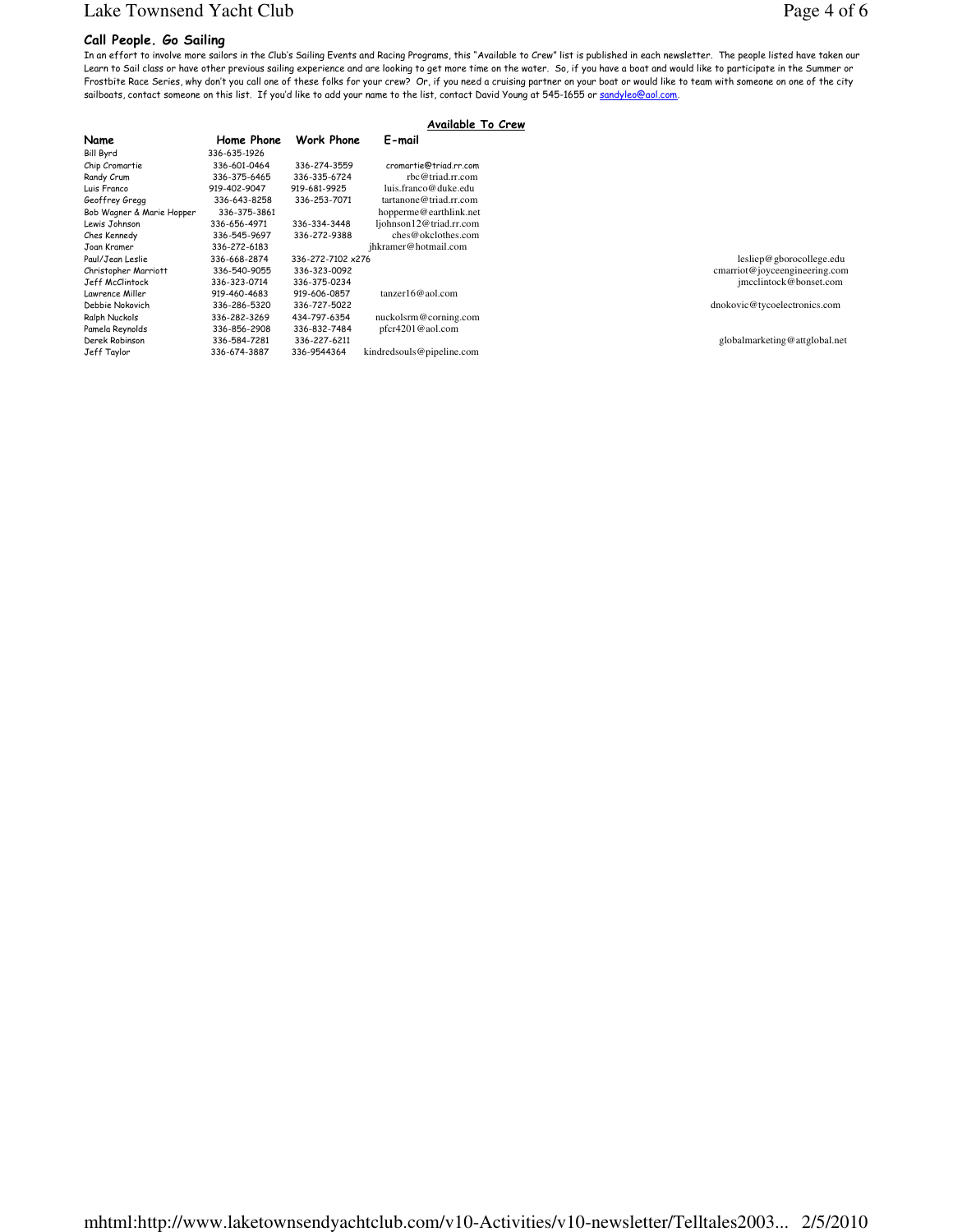# Lake Townsend Yacht Club Page 5 of 6

## **You are Cordially Invited to Attend the Lake Townsend Yacht Club Annual Change of Watch Banquet**

The change of watch banquet is being held on Saturday, January the 17<sup>th</sup> at the Mahi's restaurant in Greensboro NC.<br>Cocktails will begin at 6:00p.m. (Cash Bar), and dinner will be served at 7:00 p.m.

We will perform the Change of Watch Ceremonies, and award trophies for the year 2003 winter and summer series races.

Please make checks payable to: The Lake Townsend Yacht Club

The event is held in the Lake room, which adjoins a cozy sitting room with fireplace.

We hope you decide to join us for a fun filled evening.

Please return you reservation slip as soon as possible to the address listed below. We look forward to seeing you soon.

#### **Directions to Mahi's**

Mahi's Restaurant located at 4721 Lawndale Drive in Greensboro north of Pisgah Church Road. It is easily accessible from Lawndale, Battleground, Pisgah Church Road or Bryan Blvd.

> **Please detach and mail form to:** The Lake Townsend Yacht Club PO Box 4002 Greensboro NC 27404-4002

Number of adults: \_\_\_\_\_\_\_\_\_\_\_\_\_\_\_\_\_\_\_\_\_\_\_\_@ \$25.00 each Sub Total \$\_\_\_\_\_\_\_\_\_\_\_\_<br>Number Children 6-12: \_\_\_\_\_\_\_\_\_\_\_@ \$12.5 each Sub Total \$\_\_\_\_\_\_\_\_\_ Number of Children 5 & under \_\_\_\_\_\_@ \$0.00

Names of persons Attending:

Total \$\_\_\_\_\_\_\_\_\_\_\_

| ___ |  |                  |
|-----|--|------------------|
|     |  | ________________ |
|     |  | _________        |
|     |  |                  |
|     |  |                  |